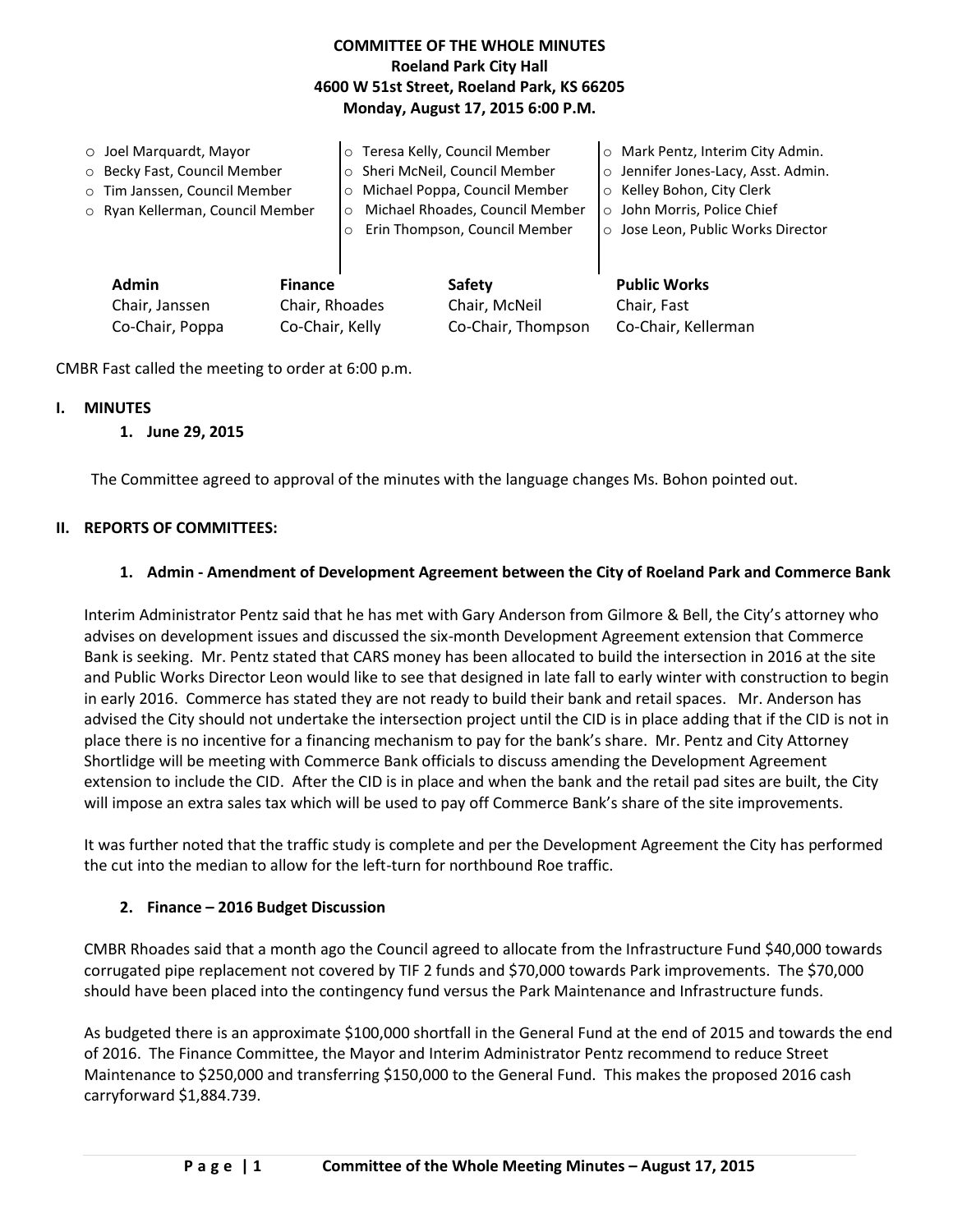CMBR Fast believed that the timing for these changes is late change after previous discussion and agreement as the Governing Body is looking to approve the budget at the City Council meeting following the Committee of the Whole meeting.

CMBR Kellerman stated he appreciated the fact that Mr. Pentz was able to find and correct these discrepancies before the budget was passed.

CMBR Kelly explained the reasoning behind the changes in that the City was making an effort to build up the City's reserves in anticipation of the departure of Walmart. The transfer to the General Fund does not change the availability of the funds.

There was further Committee discussion regarding the timing of the changes.

Interim Administrator Pentz further clarified the issue for the Committee. For the proposed 2016 budget the cash carryforward is \$1,984,223. Expenditures are \$100,000 more than the revenues which triggered the discussion for the Finance Committee of how to recoup \$100,000 if the City does not utilize fund reserves to balance the budget. Last year, the City transferred \$200,000 from the Special Infrastructure Fund to the General Fund to pay for the pool. In the past, the City has transferred money from the Special Infrastructure Fund to the General Fund to pay for capital-related items. The basic issue is to cover the \$100,000 with another \$50,000.

CMBR Kelly suggested a decrease of the street maintenance budget by \$50,000 for 2016.

Public Works Director Leon stated that his Parks Maintenance budget is enough to cover the grass mowing and not any items on the deferred maintenance list.

CMBR Fast said there were many accounts in the budget for street improvements and an analysis needs to be done between the equipment being purchased and the actual street work.

Mayor Marquardt commented that a lot of decisions have been made regarding the budget, and a lot has been done, especially in help to bring staff salaries more in line. He also said that the City raised the mill levy in preparation for the departure of Walmart. He also reminded the Committee that it is necessary to talk about the overall goals. The initial idea of the mill levy and changes to the budget was to save money and prepare for the loss of Walmart, and he doesn't believe that goal has been accomplished. He concluded that the budget decision have helped the City greatly in many areas and talking about individual deficits, but as a whole and looking at the big picture there has been no discussion as to how it affects the overall goals of the City.

City Attorney Shortlidge recommended that the amendments to budget be included with the motion. The motion should also state that expenditures are not increasing and the tax rate is not increasing.

The majority of the Committee agreed to move this forward to Council for approval.

# *Public Comment:*

Kathleen Whitworth - 5204 Catalina. Ms. Whitworth inquired about the Governing Body's commitment to Parks after adopting the Strategic Planning Committee's recommendation for the five-year implementation plan for Nall Park and R Park.

# **3. Finance – 2015 Timeline**

CMBR Fast request that the Committee e-mail Ms. Jones-Lacy, Mayor Marquardt and herself with their opinions of what worked and what didn't with regard to process and procedures of the Committee. She also asked for input on the amount of meetings for 2016.